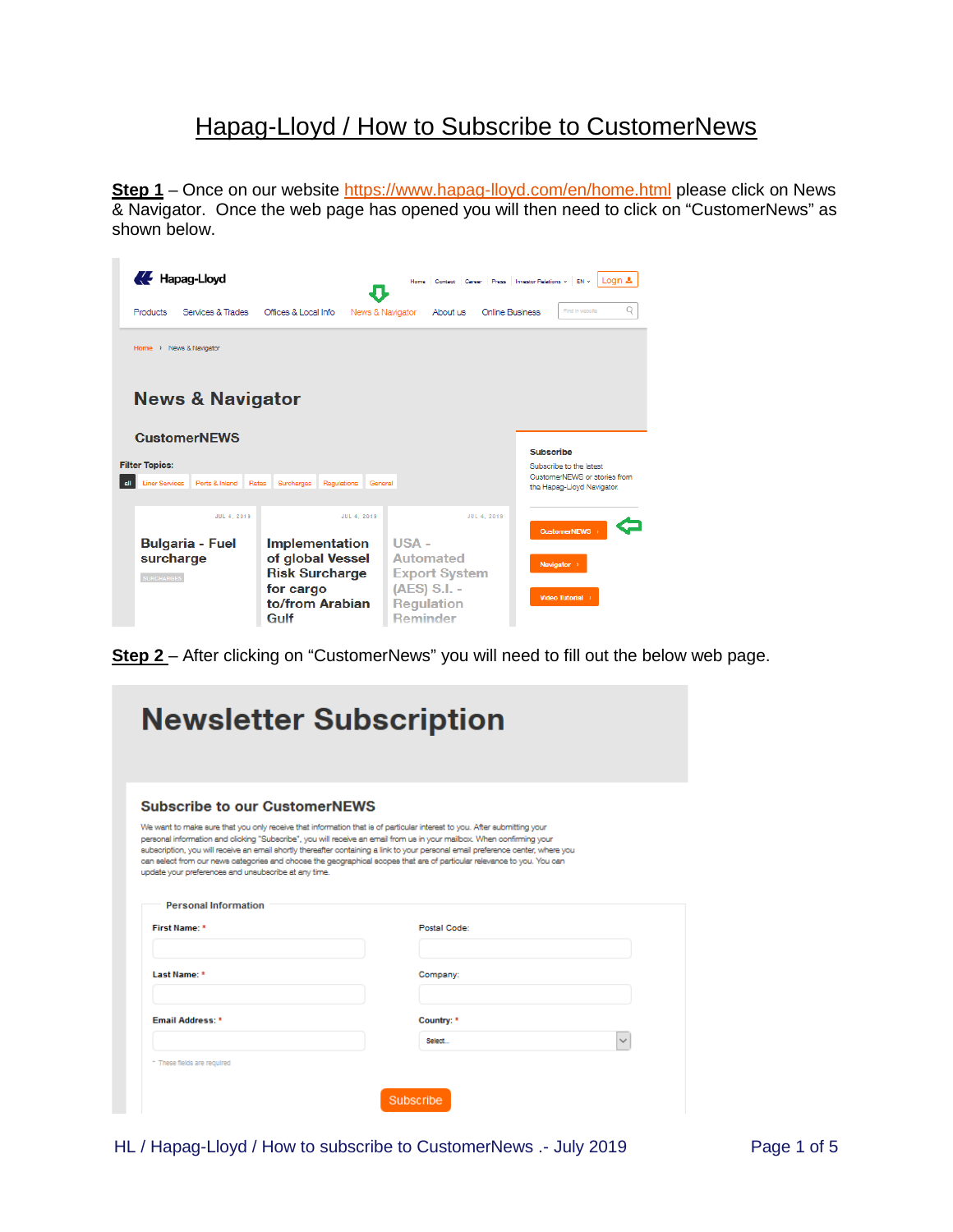**Step 2a** – Once you have filled out the Subscription and then click on "Subscribe" you will receive an email asking you to click on "Confirm" as shown below.

|                                                                                                                                                                                                       | Right-click or tap and hol<br>× |  |  |  |
|-------------------------------------------------------------------------------------------------------------------------------------------------------------------------------------------------------|---------------------------------|--|--|--|
| <b>Please confirm your subscription</b>                                                                                                                                                               |                                 |  |  |  |
| Dear John                                                                                                                                                                                             |                                 |  |  |  |
| Welcome to Hapag-Lloyd and thank you for subscribing to our newsletter service!                                                                                                                       |                                 |  |  |  |
| By clicking on the button below you confirm that you want to receive communication<br>from us. Of course you can change your email preferences or unsubscribe from our<br>email services at any time. |                                 |  |  |  |
| <b>Confirm</b>                                                                                                                                                                                        |                                 |  |  |  |
| For additional details about your consent and our efforts to protect your privacy<br>please review the terms of use of our website and as well as our privacy policy.                                 |                                 |  |  |  |
| Best regards,                                                                                                                                                                                         |                                 |  |  |  |
| Hapag-Lloyd AG                                                                                                                                                                                        |                                 |  |  |  |
| Keep in touch                                                                                                                                                                                         |                                 |  |  |  |

**Step 2b** – Once you have clicked on "Confirm" you will then see the below confirmation and a brief explanation of what you will now receive as an email.

## Hapag-Lloyd

Thank you for confirming your newsletter subscription!

You will receive an email with a link to your personal email preference center shortly. There you can choose what type of content you want to receive in your inbox.

Of course you can edit your preferences or unsubscribe at any time in the future.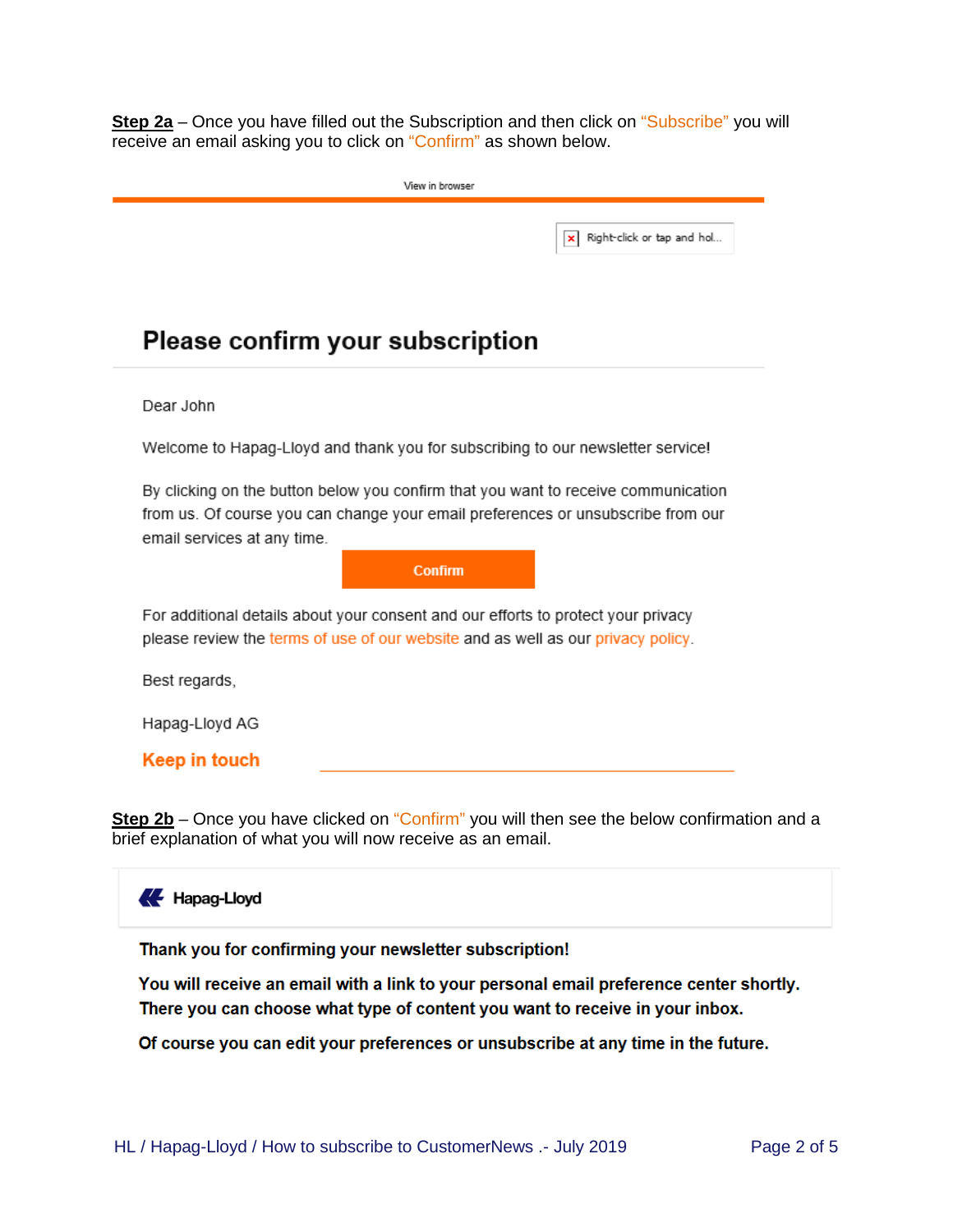**Step 2c** – Once you have received the "Set your mailing preferences" email you will now need to click on **"Set your mailing preferences".**

## Set your mailing preferences

Dear John

We at Hapag-Lloyd want to make sure to only provide you with information and content that is relevant to you!

By clicking on the button below you will directly be taken to your personal email preference center where you can select only the type of content that you want to receive in your inbox.

Of course you can change your email preferences or unsubscribe from our email services at any time in the future.

**Set your mailing preferences** 

Best regards,

Hapag-Lloyd AG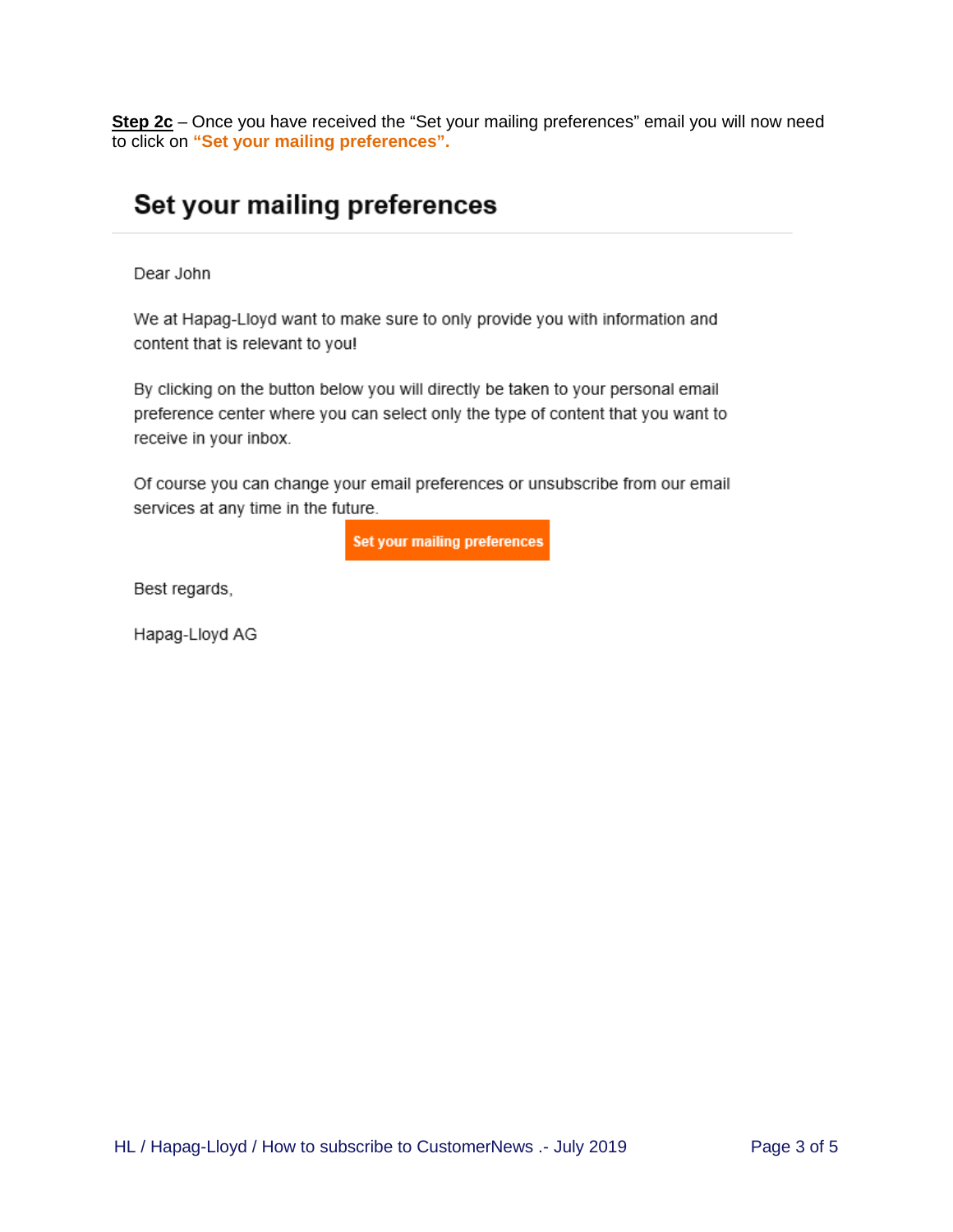**Step 3** – After clicking on **"Set your mailing preference"** the following will open along with your email details. Here you can click on the selection(s) you wish to receive as an email notice once the CustomerNews has been posted on our website. Once you have finished making your selection(s) please ensure that you click on **"Submit"** .

| Last Name *                    | Company                                                                                   |
|--------------------------------|-------------------------------------------------------------------------------------------|
| Email Address *                | Country *                                                                                 |
| Znie ind                       | Canada                                                                                    |
|                                |                                                                                           |
| * These fields are required    |                                                                                           |
|                                |                                                                                           |
| <b>Newsletter subscription</b> |                                                                                           |
| Monthly NAVIGATOR              | Unsubscribe from all                                                                      |
| Press Release                  |                                                                                           |
|                                | Pause for 30 days                                                                         |
| CustomerNEWS <sup>2</sup><br>☞ |                                                                                           |
|                                | Please select at least one category and one geographical scope that is of interest to you |
| News Categories*               | <b>Product Segments</b>                                                                   |
| Liner Services (2)             | Reefer                                                                                    |
| Ports & Inlands                | Special Cargo                                                                             |
| Rates <sup>2</sup>             | Dangerous Goods                                                                           |
| Surcharges 2                   |                                                                                           |
| Rules & Regulations 2          |                                                                                           |
| Geographical Scope*            |                                                                                           |
| Transpacific (2)               | Africa (2)                                                                                |
| Atlantic 2                     | Intra Europe (2)                                                                          |
| Europe-Asia 2                  | Mediterranean                                                                             |
| Latin America-Asia             | Intra Asia (2)                                                                            |
| Latin America-Europe 2         | Intra Americas                                                                            |
| Middle East                    | Oceania 2                                                                                 |
| Indian Subcontinent            |                                                                                           |